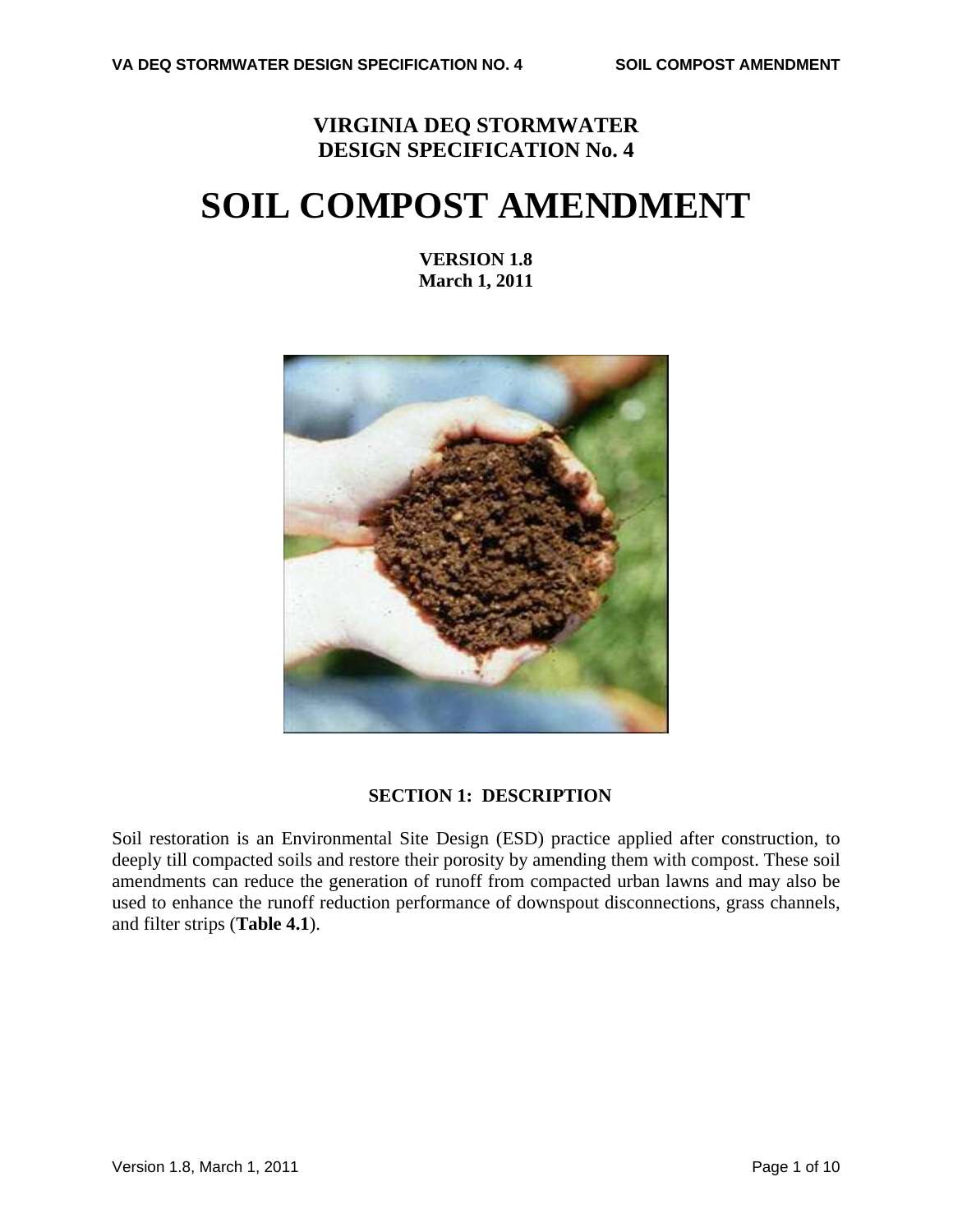#### **SECTION 2: PERFORMANCE**

| <b>Stormwater Function</b>                                                   | <b>HSG Soils A and B</b>                              |                            | <b>HSG Soils C and D</b> |                |
|------------------------------------------------------------------------------|-------------------------------------------------------|----------------------------|--------------------------|----------------|
|                                                                              | No CA $^2$                                            | <b>With CA</b>             | <b>No CA</b>             | <b>With CA</b> |
| <b>Annual Runoff Volume Reduction (RR)</b>                                   |                                                       |                            |                          |                |
| Simple Rooftop Disconnection                                                 | 50%                                                   | $NA^3$                     | 25%                      | <b>50%</b>     |
| <b>Filter Strip</b>                                                          | 50%                                                   | $NA^3$                     | $NA^4$                   | <b>50%</b>     |
| Grass Channel                                                                | 20%                                                   | $NA^3$                     | 10%                      | 30%            |
| <b>Total Phosphorus (TP) EMC</b>                                             |                                                       |                            |                          |                |
| <b>Reduction<sup>4</sup></b> by BMP Treatment                                | 0                                                     |                            | 0                        |                |
| <b>Practice</b>                                                              |                                                       |                            |                          |                |
| <b>Total Phosphorus (TP) Mass Load</b><br><b>Removal</b>                     | Same as for RR (above)                                |                            | Same as for RR (above)   |                |
| <b>Total Nitrogen (TN) EMC Reduction by</b><br><b>BMP Treatment Practice</b> | 0                                                     |                            | 0                        |                |
| <b>Total Nitrogen (TN) Mass Load</b><br>Removal                              | Same as for RR (above)<br>Same as for RR (above)      |                            |                          |                |
|                                                                              | Partial. Designers can use the RRM spreadsheet to     |                            |                          |                |
| <b>Channel Protection &amp;</b>                                              | adjust the curve number for each design storm for the |                            |                          |                |
| <b>Flood Mitigation</b>                                                      | contributing drainage area, based on annual runoff    |                            |                          |                |
| $\sim$ $\sim$ $\sim$<br>$(0.011)(0.000)$ $(111)$ $(0.000)$                   |                                                       | volume reduction achieved. |                          |                |

#### *Table 4.1: Stormwater Functions of Soil Compost Amendments <sup>1</sup>*

<sup>1</sup> CWP and CSN (2008), CWP (2007)<br><sup>2</sup> CA = Compost Amended Soils, see Stormwater Design Specification No. 4.

 $3$  Compost amendments are generally not applicable for A and B soils, although it may be advisable to incorporate them on mass-graded B soils to maintain runoff reduction rates.

<sup>4</sup> Filter strips in HSG C and D should use composted amended soils to enhance runoff reduction capabilities. See Stormwater Design Specification No. 2: Sheetflow to Vegetated Filter Strip or Conserved Open Space.

#### **SECTION 3: DESIGN TABLE**

Not applicable.

#### **SECTION 4: TYPICAL DETAILS**

Not applicable.

#### **SECTION 5: PHYSICAL FEASIBILITY & DESIGN APPLICATIONS**

Compost amended soils are suitable for any pervious area where soils have been or will be compacted by the grading and construction process. They are particularly well suited when existing soils have low infiltration rates (HSG C and D) and when the pervious area will be used to filter runoff (downspout disconnections and grass channels). The area or strip of amended soils should be hydraulically connected to the stormwater conveyance system. Soil restoration is recommended for sites that will experience mass grading of more than a foot of cut and fill across the site.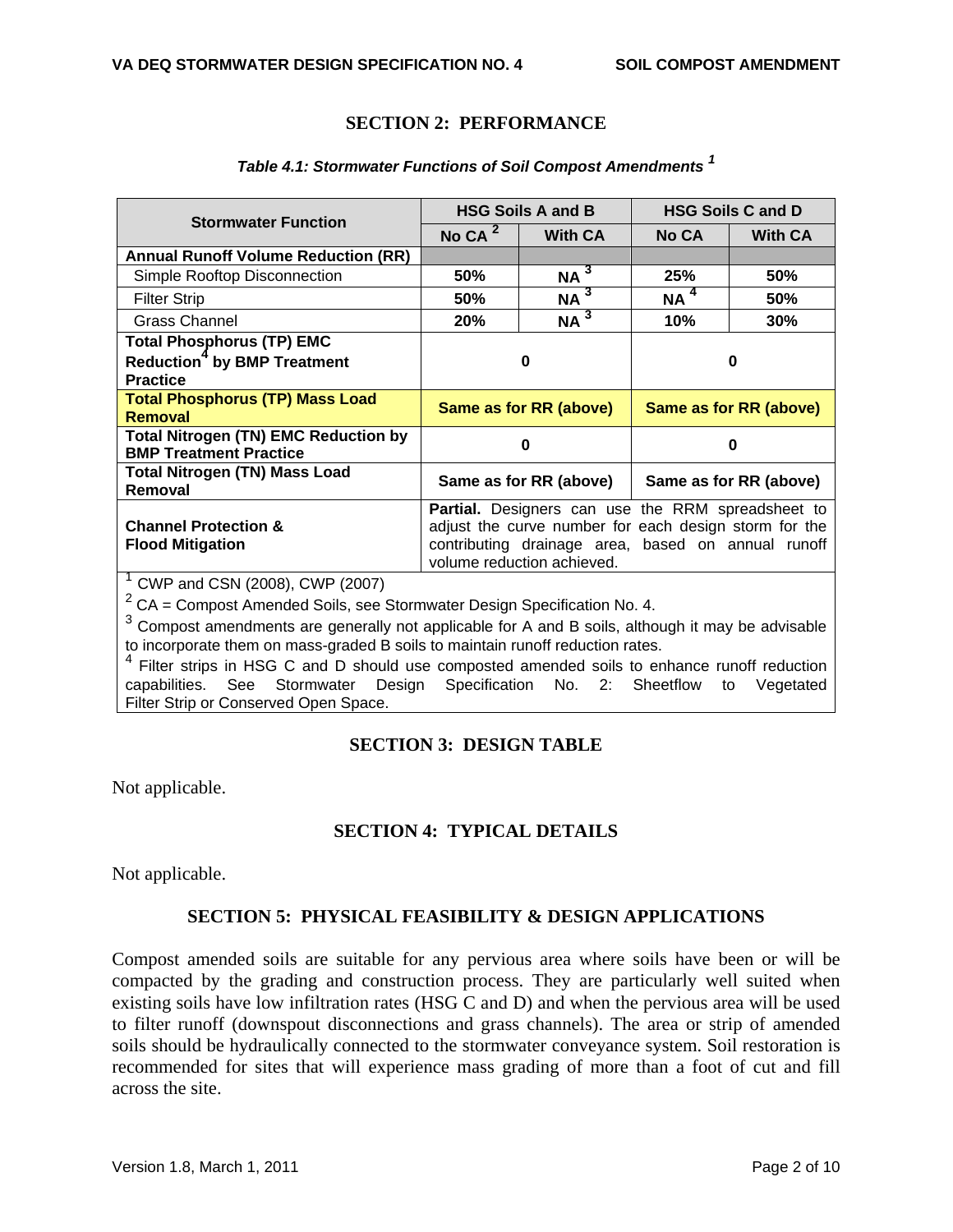Compost amendments are not recommended where:

- Existing soils have high infiltration rates (e.g., HSG A and B), although compost amendments may be needed at mass-graded B soils in order to maintain runoff reduction rates.
- The water table or bedrock is located within 1.5 feet of the soil surface.
- Slopes exceed 10%.
- Existing soils are saturated or seasonally wet.
- They would harm roots of existing trees (keep amendments outside the tree drip line).
- The downhill slope runs toward an existing or proposed building foundation.
- The contributing impervious surface area exceeds the surface area of the amended soils.

Compost amendments can be applied to the entire pervious area of a development or be applied only to select areas of the site to enhance the performance of runoff reduction practices. Some common design applications include:

- Reduce runoff from compacted lawns.
- Enhance rooftop disconnections on poor soils.
- Increase runoff reduction within a grass channel.
- Increase runoff reduction within a vegetated filter strip.
- Increase the runoff reduction function of a tree cluster or reforested area of the site.

#### **SECTION 6: DESIGN CRITERIA**

#### **6.1. Performance When Used in Conjunction With Other Practices**

As referenced in several of the other specifications, soil compost amendments can be used to enhance the runoff reduction capabilities of allied practices. The specifications for each of these practices contain design criteria for how compost amendments can be incorporated into those designs:

- Rooftop (impervious) Disconnection see Stormwater Design Specification No. 1, Section 3.2.
- Vegetated Filter Strips see Stormwater Design Specification No. 2, Section 6.1.
- Grass Channels see Stormwater Design Specification No. 3, Section 6.5.
- $\bullet$  Site Reforestation see Appendix A of this design specification.

#### **6.2. Soil Testing**

Soil tests are required during two stages of the compost amendment process. The first testing is done to ascertain pre-construction soil properties at proposed amendment areas. The initial testing is used to determine soil properties to a depth 1 foot below the proposed amendment area, with respect to bulk density, pH, salts, and soil nutrients. These tests should be conducted every 5000 square feet, and are used to characterize potential drainage problems and determine what, if any, further soil amendments are needed.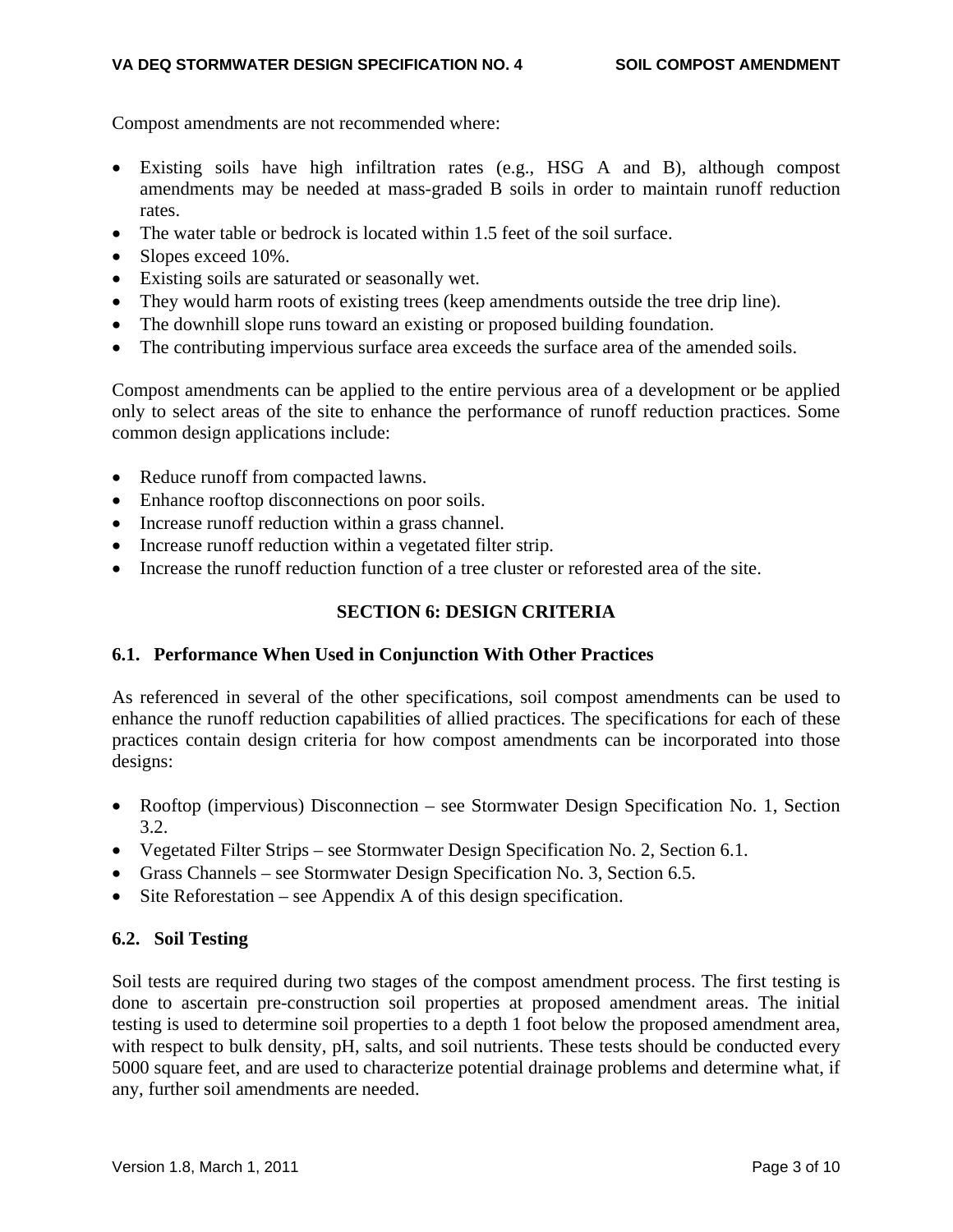The second soil test is taken at least one week after the compost has been incorporated into the soils. This soil analysis should be conducted by a reputable laboratory to determine whether any further nutritional requirements, pH adjustment, and organic matter adjustments are necessary for plant growth. This soil analysis should be done in conjunction with the final construction inspection to ensure tilling or subsoiling has achieved design depths.

#### **6.3. Runoff Volume Reduction**

The runoff volume reduction achieved by soil restoration depends on the site application and the pre-construction hydrologic soil group. When compost amendments are used simply to reduce runoff volume from compacted lawns, the lower runoff coefficients shown in **Table 4.2** can be used to lower the total treatment volume for the site as a whole. If the soil restoration area accepts runoff from adjacent impervious areas, the higher runoff reduction rates outlined in **Table 4.1** above may be used for the indicated practices.

| <b>Hydrologic Soil</b>                                                                  | <b>Undisturbed</b> | <b>Disturbed</b> | <b>Restored and</b> |  |  |  |
|-----------------------------------------------------------------------------------------|--------------------|------------------|---------------------|--|--|--|
| Group                                                                                   | <b>Soils</b>       | <b>Soils</b>     | <b>Reforested</b>   |  |  |  |
| А                                                                                       | 0.02               | 0.15             | 0.02                |  |  |  |
| в                                                                                       | 0.03               | 0.20             | 0.03                |  |  |  |
| C                                                                                       | 0.04               | 0.22             | 0.04                |  |  |  |
|                                                                                         | 0.05               | 0.25             | 0.05                |  |  |  |
| <b>Notes:</b>                                                                           |                    |                  |                     |  |  |  |
| Portions of a new development site, outside the limits of disturbance, which are        |                    |                  |                     |  |  |  |
| not graded and do not receive construction traffic.                                     |                    |                  |                     |  |  |  |
| $2$ Previously developed sites, and any site area inside the limits of disturbance as   |                    |                  |                     |  |  |  |
| shown on the E&S Control plan.                                                          |                    |                  |                     |  |  |  |
| 3<br>Areas with restored soils that are also reforested to achieve a minimum 75% forest |                    |                  |                     |  |  |  |
| canopy                                                                                  |                    |                  |                     |  |  |  |

### **6.4. Determining Depth of Compost Incorporation**

The depth of compost amendment is based on the relationship of the surface area of the soil amendment to the contributing area of impervious cover that it receives. **Table 4.3** presents some general guidance derived from soil modeling by Holman-Dodds (2004) that evaluates the required depth to which compost must be incorporated. Some adjustments to the recommended incorporation depth were made to reflect alternative recommendations of Roa Espinosa (2006), Balousek (2003), Chollak and Rosenfeld (1998) and others.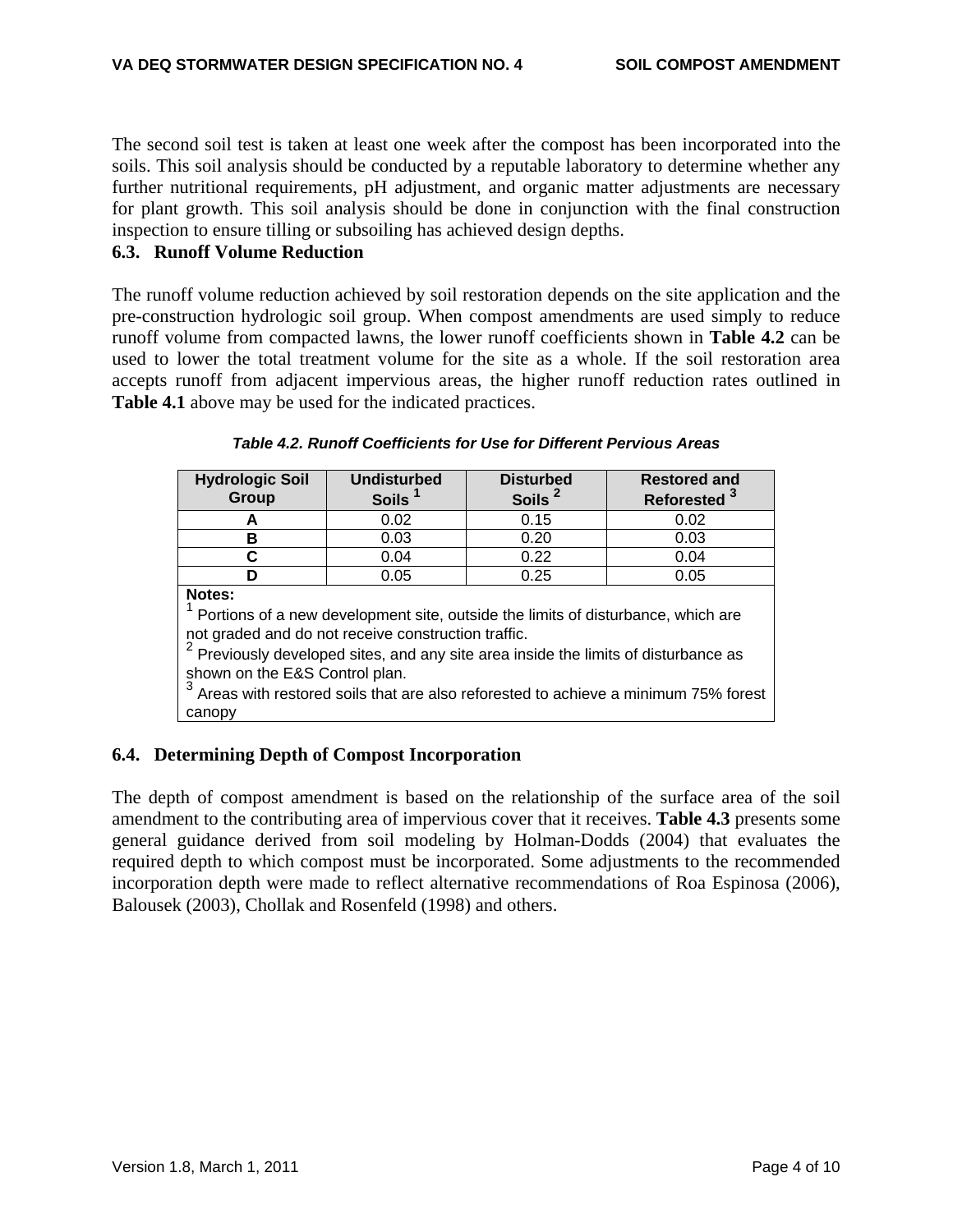|                                                                                                   | <b>Contributing Impervious Cover to Soil Amendment Area Ratio</b> |                      |                |                      |  |  |  |
|---------------------------------------------------------------------------------------------------|-------------------------------------------------------------------|----------------------|----------------|----------------------|--|--|--|
|                                                                                                   | $IC/SA = 0$                                                       | $IC/SA = 0.5$        | $IC/SA = 0.75$ | $IC/SA = 1.0^{3}$    |  |  |  |
| Compost (in)                                                                                      | 2 to 4 $\frac{5}{2}$                                              | 3 to 6 $5$           | 4 to 8 $5$     | 6 to 10 <sup>5</sup> |  |  |  |
| Incorporation Depth (in)                                                                          | 6 to 10 <sup>5</sup>                                              | 8 to 12 <sup>5</sup> | 15 to 18 $^5$  | 18 to 24 $^5$        |  |  |  |
| <b>Incorporation Method</b>                                                                       | Rototiller                                                        | Tiller               | Subsoiler      | Subsoiler            |  |  |  |
| Notes:                                                                                            |                                                                   |                      |                |                      |  |  |  |
| $1$ IC = contrib. impervious cover (sq. ft.) and SA = surface area of compost amendment (sq. ft.) |                                                                   |                      |                |                      |  |  |  |
| <sup>2</sup> For amendment of compacted lawns that do not receive off-site runoff                 |                                                                   |                      |                |                      |  |  |  |
| $3$ In general, IC/SA ratios greater than 1 should be avoided                                     |                                                                   |                      |                |                      |  |  |  |
| <sup>4</sup> Average depth of compost added                                                       |                                                                   |                      |                |                      |  |  |  |
| <sup>5</sup> Lower end for B soils, higher end for C/D soils                                      |                                                                   |                      |                |                      |  |  |  |

*Table 4.3. Short-Cut Method to Determine Compost and Incorporation Depths*

Once the area and depth of the compost amendments are known, the designer can estimate the total amount of compost needed, using an estimator developed by TCC, (1997):

#### *C = A \* D \* 0.0031*

Where:  $C =$  compost needed (cu. yds.)  $A = \text{area of soil amended (sq. ft.)}$  $D =$  depth of compost added (in.)

#### **6.5. Compost Specifications**

The basic material specifications for compost amendments are outlined below:

- Compost shall be derived from plant material and provided by a member of the U.S. Composting Seal of Testing Assurance (STA) program. See www.compostingcouncil.org for a list of local providers.
- The compost shall be the result of the biological degradation and transformation of plantderived materials under conditions that promote anaerobic decomposition. The material shall be well composted, free of viable weed seeds, and stable with regard to oxygen consumption and carbon dioxide generation. The compost shall have a moisture content that has no visible free water or dust produced when handling the material. It shall meet the following criteria, as reported by the U.S. Composting Council STA Compost Technical Data Sheet provided by the vendor:
	- a. 100% of the material must pass through a half inch screen
	- b. The pH of the material shall be between 6 and 8
	- c. Manufactured inert material (plastic, concrete, ceramics, metal, etc.) shall be less than 1.0% by weight
	- d. The organic matter content shall be between 35% and 65%
	- e. Soluble salt content shall be less than 6.0 mmhos/cm
	- f. Maturity should be greater than 80%
	- g. Stability shall be 7 or less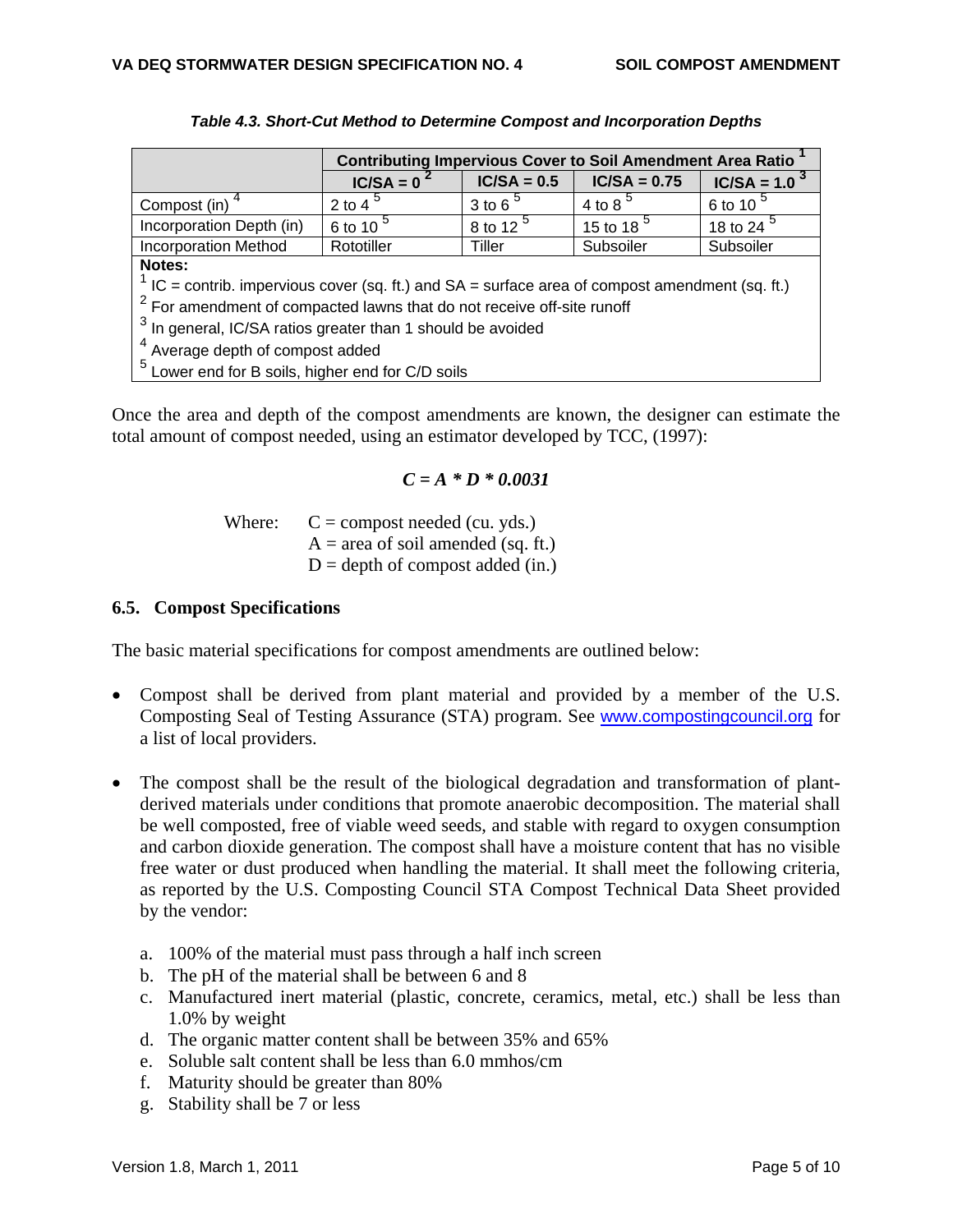- h. Carbon/nitrogen ratio shall be less than 25:1
- i. Trace metal test result  $=$  "pass"
- j. The compost must have a dry bulk density ranging from 40 to 50 lbs./cu.  $\text{ft}^3$ .

#### **SECTION 7: REGIONAL & SPECIAL CASE DESIGN ADAPTATIONS**

#### **7.1. Karst Terrain**

No special adaptations are needed in karst terrain, but the designer should take soil tests to ensure that soil pH is adjusted to conform to pre-existing soil conditions found in limestone dominated areas.

#### **7.2. Coastal Plain**

Designers should evaluate drainage and water table elevations to ensure the entire depth of soil amendment will not become saturated (i.e., a minimum separation depth of 2 feet from groundwater). Compost amendments are most cost effective when used to boost the runoff reduction capability of grass vegetated filter strips, grass channels and rooftop disconnections.

#### **7.3. Steep Terrain**

Compost amendments are ineffective when longitudinal slopes exceed 5%, so some terracing may be needed on steeper slopes.

#### **7.4. Cold Climate and Winter Performance**

Soil restoration is not recommended for areas that will be used for snow storage.

#### **7.5. Linear Highway Sites**

Soil amendments can improve the runoff reduction of drainage swales in open section rights-ofway and highway medians.

#### **SECTION 8: CONSTRUCTION**

#### **8.1. Construction Sequence**

The construction sequence for compost amendments differs depending whether the practice will be applied to a large area or a narrow filter strip, such as in a rooftop disconnection or grass channel. For larger areas, a typical construction sequence is as follows:

*Step 1*. Prior to building, the proposed area should be deep tilled to a depth of 2 to 3 feet using a tractor and sub-soiler with two deep shanks (curved metal bars) to create rips perpendicular to the direction of flow. (This step is usually omitted when compost is used for narrower filter strips.)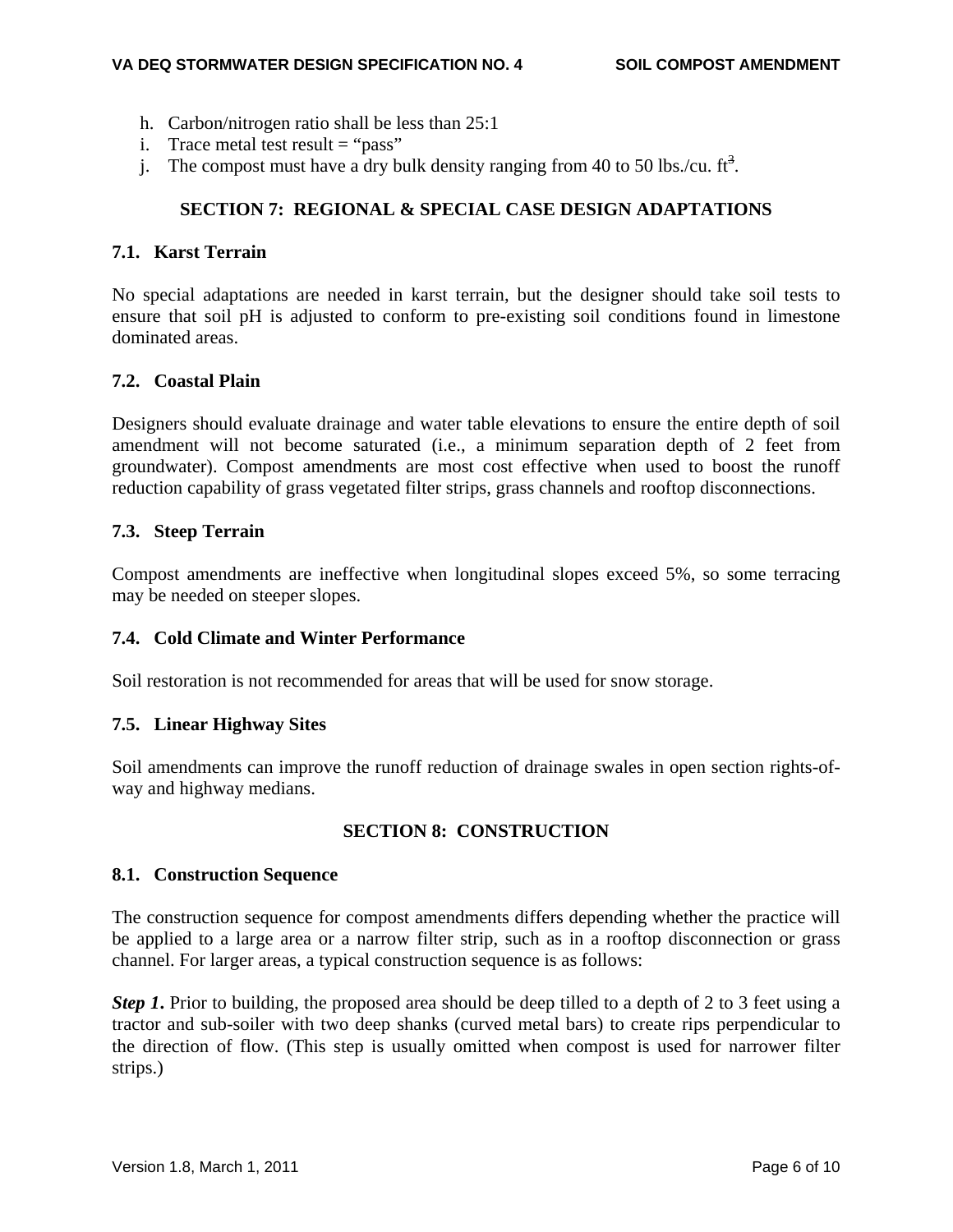*Step 2***.** A second deep tilling to a depth of 12 to 18 inches is needed after final building lots have been graded.

*Step 3*. It is important to have dry conditions at the site prior to incorporating compost.

*Step 4***.** An acceptable compost mix is then incorporated into the soil using a roto-tiller or similar equipment at the volumetric rate of 1 part compost to 2 parts soil.

*Step 5***.** The site should be leveled and seeds or sod used to establish a vigorous grass cover. Lime or irrigation may initially be needed to help the grass grow quickly.

*Step 6*. Areas of compost amendments exceeding 2500 square feet should employ simple erosion control measures, such as silt fence, to reduce the potential for erosion and trap sediment.

#### **8.2. Construction Inspection**

Construction inspection involves digging a test pit to verify the depth of mulch, amended soil and scarification. A rod penetrometer should be used to establish the depth of uncompacted soil at one location per 10,000 square feet.

#### **SECTION 9: MAINTENANCE**

#### **9.1. Maintenance Agreements**

When soil compost amendments are applied on private residential lots, homeowners will need to be educated on their routine maintenance needs, understand the long-term maintenance plan, and be subject to a deed restriction or other mechanism enforceable by the qualifying local program to ensure that infiltrating areas are not converted or disturbed. The mechanism should, ideally, grant authority for local agencies to access the property for inspection or corrective action. In addition, the GPS coordinates for all amended areas should be provided upon facility acceptance to ensure long term tracking.

A simple maintenance agreement should be provided if soil restoration is associated with more than 10,000 square feet of reforestation. A conservation easement or deed restriction, which also identifies a responsible party, may be required to make sure the newly developing forest cannot be cleared or developed management is accomplished (i.e., thinning, invasive plant removal, etc.). Soil compost amendments within a filter strip or grass channel should be located in a public right-of-way, or within a dedicated stormwater or drainage easement.

#### **9.2. First Year Maintenance Operations**

In order to ensure the success of soil compost amendments, the following tasks must be undertaken in the first year following soil restoration:

*Initial inspections.* For the first six months following the incorporation of soil amendments, the site should be inspected at least once after each storm event that exceeds 1/2-inch of rainfall.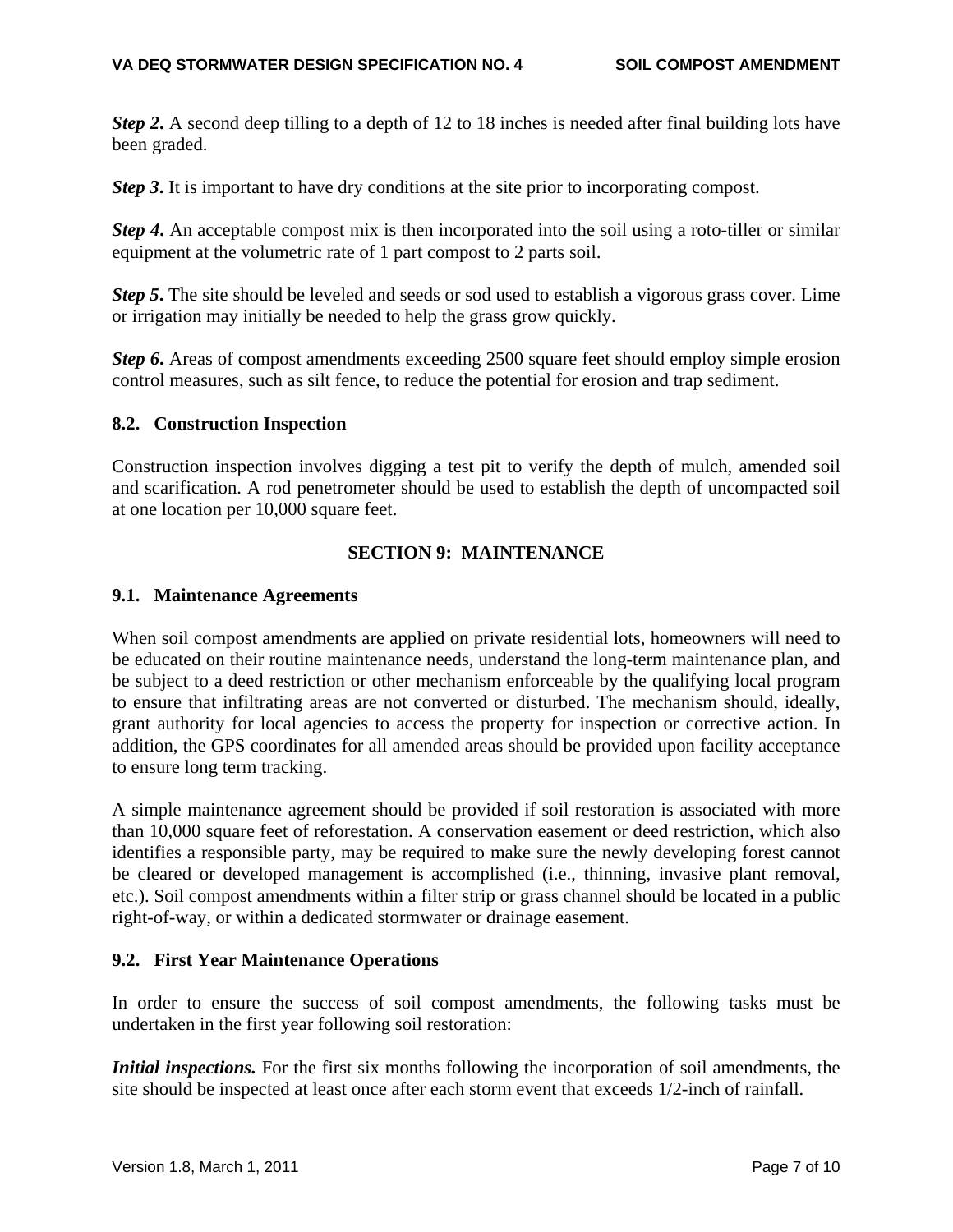*Spot Reseeding.* Inspectors should look for bare or eroding areas in the contributing drainage area or around the soil restoration area and make sure they are immediately stabilized with grass cover.

*Fertilization.* Depending on the amended soils test, a one-time, spot fertilization may be needed in the fall after the first growing season to increase plant vigor.

*Watering.* Water once every three days for the first month, and then weekly during the first year (April-October), depending on rainfall.

#### **9.3. Ongoing Maintenance**

There are no major on-going maintenance needs associated with soil compost amendments, although the owners may want to de-thatch the turf every few years to increase permeability. The owner should also be aware that there are maintenance tasks needed for filter strips, grass channels, and reforestation areas. An example maintenance inspection checklist for an area of Soil Compost Amendments can be accessed in Appendix C of Chapter 9 of the *Virginia Stormwater Management Handbook* (2010).

#### **SECTION 10. COMMUNITY & ENVIRONMENTAL CONCERNS**

Not applicable.

#### **SECTION 11: REFERENCES**

Balusek. 2003. *Quantifying decreases in stormwater runoff from deep-tilling, chisel-planting and compost amendments*. Dane County Land Conservation Department. Madison, Wisconsin.

Chollak, T. and P. Rosenfeld. 1998. *Guidelines for Landscaping with Compost-Amended Soils.* City of Redmond Public Works. Redmond, WA. Available online at: http://www.ci.redmond.wa.us/insidecityhall/publicworks/environment/pdfs/compostamendedsoils .pdf

City of Portland. 2008. "Soil Specification for Vegetated Stormwater Facilities." *Portland Stormwater Management Manual*. Portland, Oregon.

Composting Council (TCC). 1997. *Development of a Landscape Architect Specification for Compost Utilization*. Alexandria, VA. http://www.cwc.org/organics/org972rpt.pdf

Holman-Dodds, L. 2004. *Chapter 6. Assessing Infiltration-Based Stormwater Practices*. PhD Dissertation. Department of Hydroscience and Engineering. University of Iowa. Iowa City, IA.

Lenhart, J. 2007. "Compost as a Soil Amendment for Water Quality Treatment Facilities." *Proceedings: 2007 LID Conference*. Wilmington, NC.

Low Impact Development Center. *Guideline for Soil Amendments*. Available online at: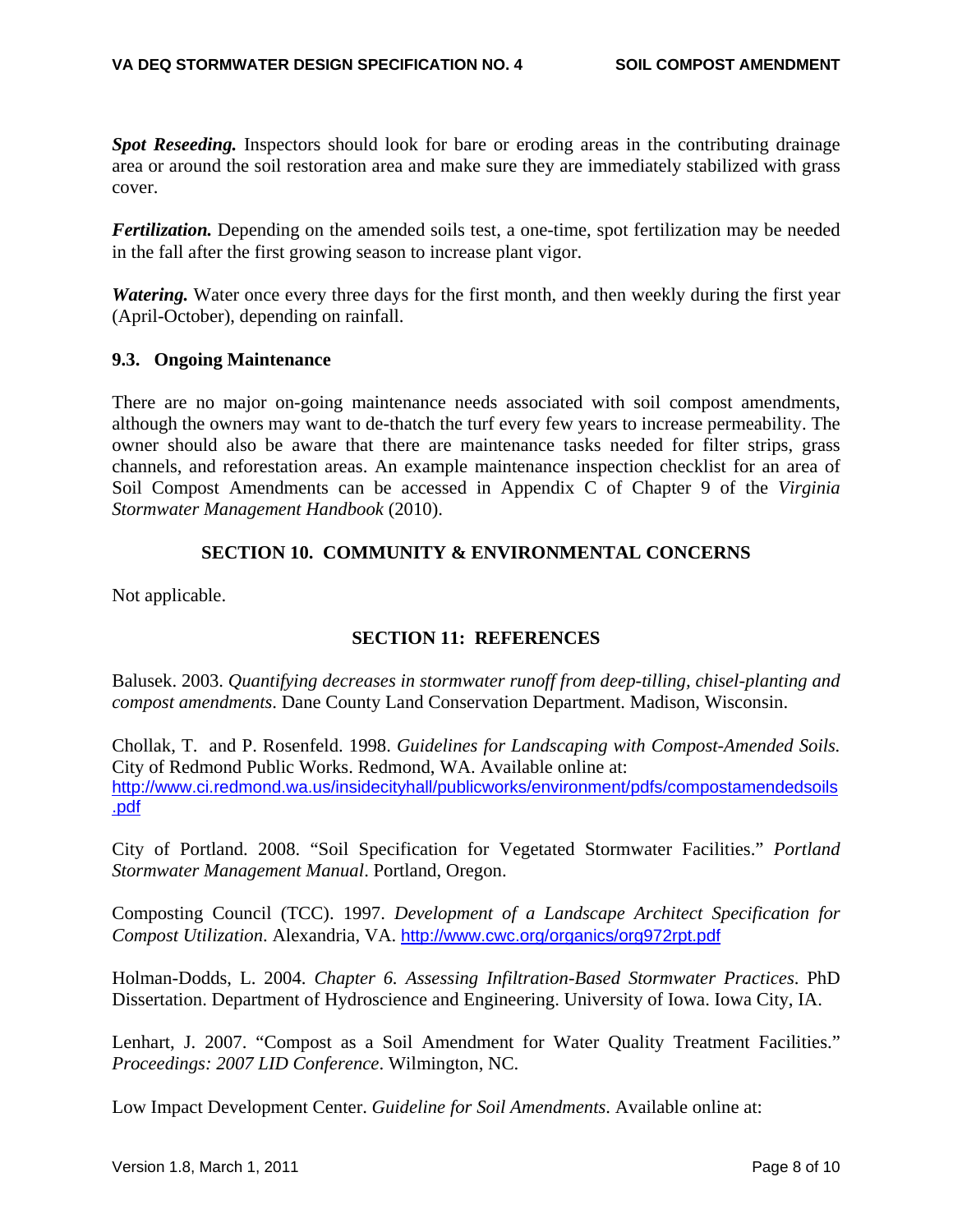http://www.lowimpactdevelopment.org/epa03/soilamend.htm

Roa-Espinosa. 2006. *An Introduction to Soil Compaction and the Subsoiling Practice. Technical Note.* Dane County Land Conservation Department. Madison,Wisconsin.

Soils for Salmon. 2003. *Soil Restoration and Compost Amendments*. Available online at: http://www.soilsforsalmon.org/pdf/SoilsforSalmonLIDrev9-16-04.pdf